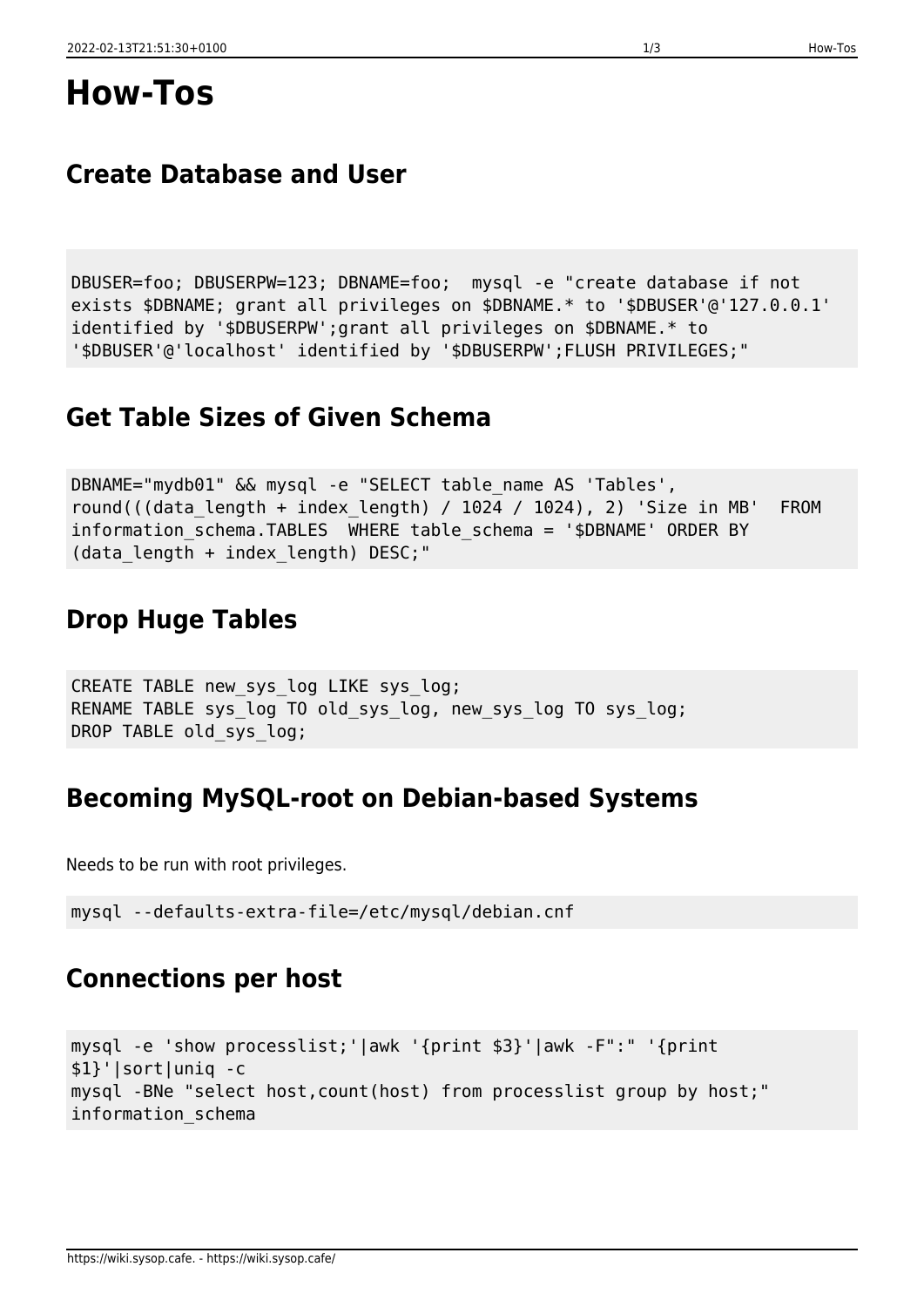## **Compressed MySQL-Dump**

```
database=schema-name; mysqldump --default-character-set=utf8mb4 --no-
tablespaces --routines --opt --single-transaction --quick --databases
$database | gzip > $(hostname)-$database-$(date +%F_%s).sql.gz
```

```
mysqldump --default-character-set=utf8mb4 --no-tablespaces --routines --opt
--single-transaction --quick --all-databases | gzip > $(hostname -f)-$(date
+%F%s).sql.gz
```
#### **Create Database with UTF8 collation**

create database <database\_name> character set UTF8mb4 collate utf8mb4\_bin;

#### **List Table Sizes**

```
SELECT CONCAT(table_schema, '.', table_name),
        CONCAT(ROUND(table_rows / 1000000, 2), 'M')
rows,
        CONCAT(ROUND(data_length / ( 1024 * 1024 * 1024 ), 2), 'G')
DATA,
        CONCAT(ROUND(index_length / ( 1024 * 1024 * 1024 ), 2), 'G')
idx,
       CONCAT(ROUND(( data length + index length ) / ( 1024 * 1024 * 1024 ),
2), 'G') total size,
        ROUND(index_length / data_length, 2)
idxfrac
FROM information schema.TABLES
ORDER BY data_length + index_length DESC
LIMIT 10;
SELECT table name AS "Tables",
round(((data_length + index_length) / 1024 / 1024), 2) "Size in MB"
FROM information schema.TABLES
WHERE table schema = "$DB NAME"
ORDER BY (data length + index length) DESC;
```
#### **MySQL Read/Write Ratio**

```
SELECT @total com := SUM(IF(variable name IN ('Com select', 'Com delete',
'Com_insert', 'Com_update', 'Com_replace'), variable_value, 0)) AS `Total`,
 @total_reads := SUM(IF(variable_name = 'Com_select', variable_value, 0)) AS
`Total reads`,
 @total_writes := SUM(IF(variable_name IN ('Com_delete', 'Com_insert',
'Com update', 'Com replace'), variable value, 0)) as `Total writes`,
```